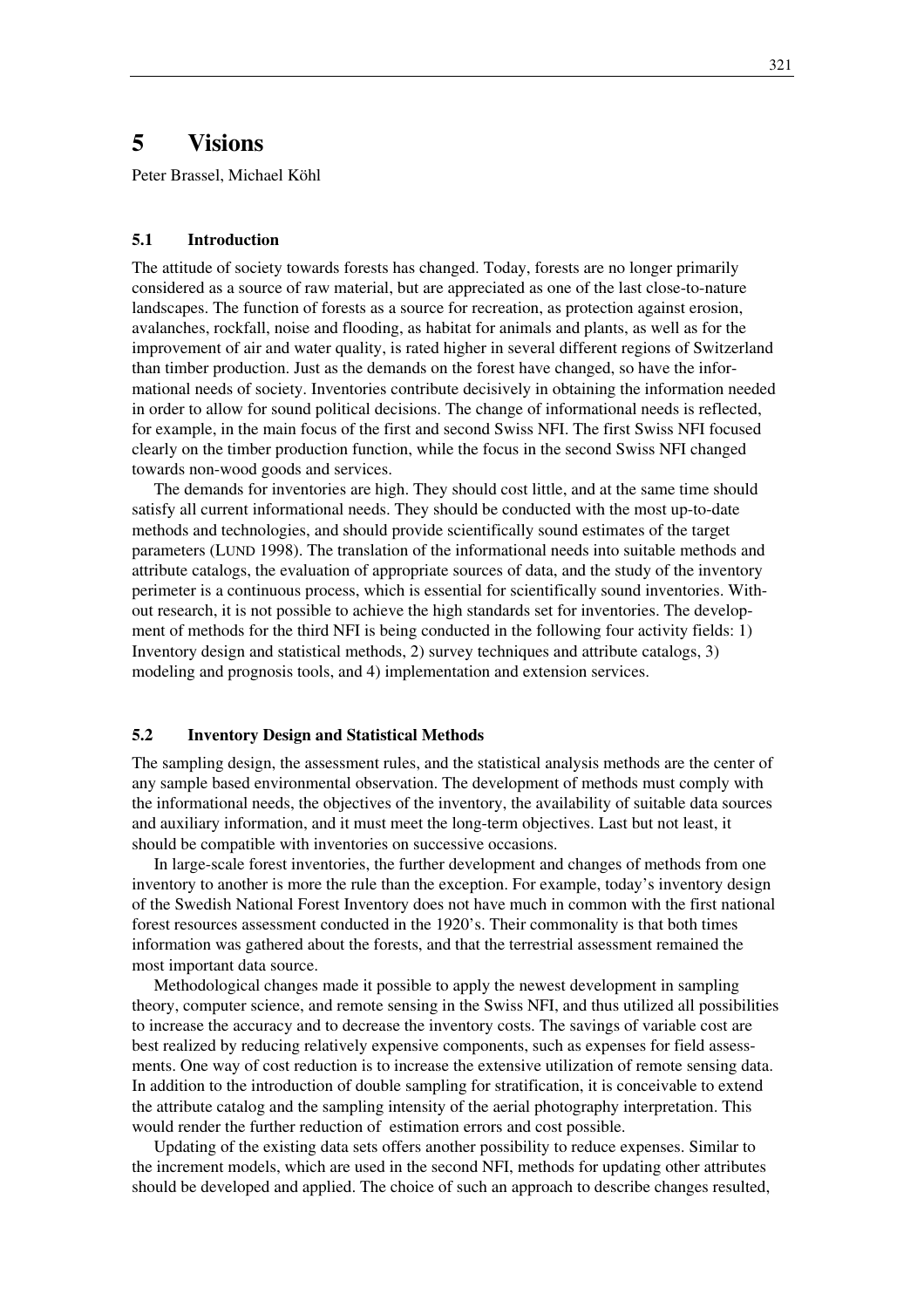for example, in a considerable cost reduction to forest inventories in the United States (HAHN and HANSEN 1983).

The optimization of inventory cost can only consider variable costs that are dependent on sample size and occur during the field survey, aerial photography interpretation, and the map survey. The most important cost factor, which cannot be reduced, however, is the method development itself in a broader sense, due to changing demands. Identifying informational needs and transferring them into measurable attributes, statistical design, evaluation of data sources, and development of feasible assessment methods and programs, software for the database and analysis, interpretation of the results, implementation of the information, infrastructure, and general knowledge about inventories are the indispensable basis for national inventories.

The reduction of the field assessments by employing statistical models for updating stand developments, or by the extensive utilization of remote sensing data, conflicts with the current and future informational needs. Many of them require intensive observations in the forests and on individual trees. For example, monitoring species diversity or regeneration can only be carried out through field assessments.

The objectives of the second Swiss NFI were to provide reliable information on current state and changes for entire Switzerland and the five productive regions. These objectives could be met by a cost-efficient inventory design. By intensifying aerial photo interpretation and employing a double sampling for stratification design, it was possible to reduce the number of field plots by roughly fifty percent and maintain the sampling errors of the first NFI. If results are to be presented for units of reference on a level smaller than the productive region, i.e., cantonal or community level, the sample size of the NFI might not be sufficient to provide results with an adequate reliability, since sampling errors may become too large for decision making.

For the third NFI, the sampling intensity of both aerial and field samples must be evaluated in the scope of the then valid inventory objectives. The NFI-design is, however, open for a local intensification of the sample grids by regionally or locally increasing the number of aerial or terrestrial plots by additional assessments in order to maintain both satisfaction of informational needs and cost-efficiency. Thus, reliable information could be provided for specific regions of interest or hot spots. The assessment and estimation procedures and the analysis software can still be applied in those situations.

In the future, aerial photographs will still be an important data source for the NFI, as long as aerial photographs with complete coverage are available without charge. However, the analysis does not necessarily have to be carried out using an analytical method with aerial photography interpreters, as in the current survey. Developments in the area of digital photogrammetry open up new possibilities for future employment of aerial photographs in obtaining information for the NFI (OESTER and KÖHL 1995). Digital photogrammetry offers the measurement of structural attributes which could replace qualitatively assessed information such as development stage, stand structure, or crown closure.

In the future, remote sensing will gain in importance as an option in obtaining current, up-todate and geo-referenced data with complete coverage. The utilization of satellite imagery, however, still needs to overcome some obstacles, of which the insufficient classification accuracy of different forest types is the most serious (BODMER 1993; KELLENBERGER 1996). Satellite remote sensing is described in several publications as an ideal method to assess forest resources; the classification accuracy mentioned in these publications are, however, difficult to achieve with the heterogeneous forest structure and topography of Switzerland. Nevertheless, the technology of satellite remote sensing is currently developing so fast that it might be an operational tool at the time of the third NFI. Aerial photography and terrestrial surveys could be supplemented by digital satellite images or by radar (SAR) data. One important field for the application of satellite remote sensing could become the classification of forest areas and the preselection of spots on which field surveys will be conducted.

NFI methods and information are increasingly used for reports at the cantonal level. Some cantons built up on the information provided by the NFI and intensify the sampling grid on the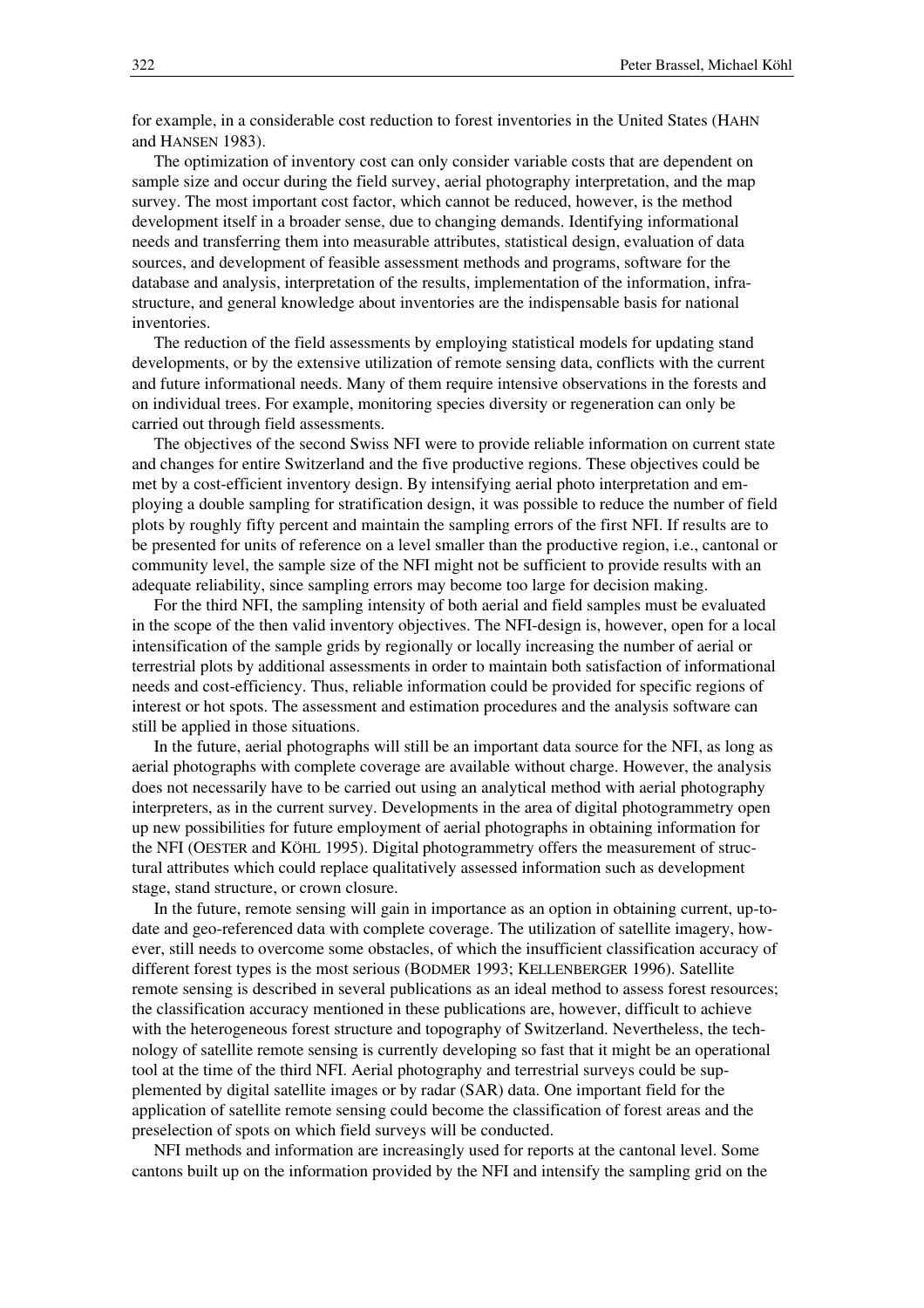cantonal level. This approach results in a sound information basis for multi-purpose forest planning at the regional level. A side-effect of this synergism is that expensive forest inventories for larger forest enterprises can be replaced, and information on both public and private forests is available. The current NFI-design and the NFI data base management system enables the establishment of an integrated forest information system that combines information assessed on the national, cantonal, regional and even local levels.

The importance of computer science will increase even more in the future. The database should be developed further and optimized. The complexity of the structure and the size of the database will drastically increase with additional inventories. This will increase considerably the access time for joins and queries. Maintaining and optimizing the database will be essential in order to allow the information of the NFI to be widely used. The programs for gathering data directly in the forest and in open fields with a laptop computer must be adjusted to the new technology, operating systems, and interfaces. Software for the data assessment of aerial photographs and satellite images has to be evaluated and further developed. Finally, the analysis software has to be provided.

# **5.3 Survey Techniques and Attribute Catalog**

The survey technique is, and will remain, an essential prerequisite to the NFI. On the one hand, the technique fits in with already existing inventories in order to ensure that results can be compared; on the other hand, it complies with the new needs for information. By translating these needs into measurable and reproducible attributes, one of the most important basics for the entire inventory system is established. Apart from the attributes used today, other ones will be required in the future. These include attributes for the vegetation survey, the soil parameter, the intensive survey of the forest structures in the montane forests to evaluate the protection function, and the extended young growth inventory to evaluate the forest and game problem. Although the number of terrestrial sample plots does not necessarily have to be increased, the surveys on the individual sample plots will be more extensive and intensive, and will require highly qualified field survey equipment.

The recreational space required by humans, and the space needed for animal and plant habitats is not limited to forests alone, but encompasses the entire landscape; especially the extensively used areas. For many problem tasks, it is not possible to evaluate the forest separately from other biotopes (e.g., alpine meadows, pastureland). This requires an expansion of the inventory perimeter to the entire extensively used terrestrial ecosystem.

Up until today, the Swiss forest periodically was surveyed in a ten-year cycle. Apart from the indisputable advantages, this approach has several disadvantages, such as the relatively long period of time that must pass until new attributes can be introduced, or the decrease in the up-todateness of the results between two surveys. One alternative to the periodic surveys in a tenyear interval appears to be the permanent survey (Scott *et al*., 1999, Schreuder *et al*., 1999). For this, every year a tenth of the inventory quota is assessed either per region or in systematic subgrids, which cover all of Switzerland every year. If the survey would be conducted per region, it would be possible to publish annual results for the region or canton that was surveyed. However, for the summary of the inventory data in a form comparable to the current result reports, the ten-year survey period would require that the individual tree and sample plot data must be updated too. If the data would not be updated, it would not be possible to determine which "current" state the NFI results would reflect.

The necessity to update the area and tree data for permanent inventories leads inevitably to complex statistical algorithms. A preliminary study conducted during the preparation for the third NFI (SCOTT *et al*., 1999) showed that the estimation procedures would make it impossible to analyze the NFI data with standardized analysis methods as they are currently used for the NFI. In addition to this, the result tables would not be additive any longer and the results of the NFI analysis would not be intuitively comprehendible.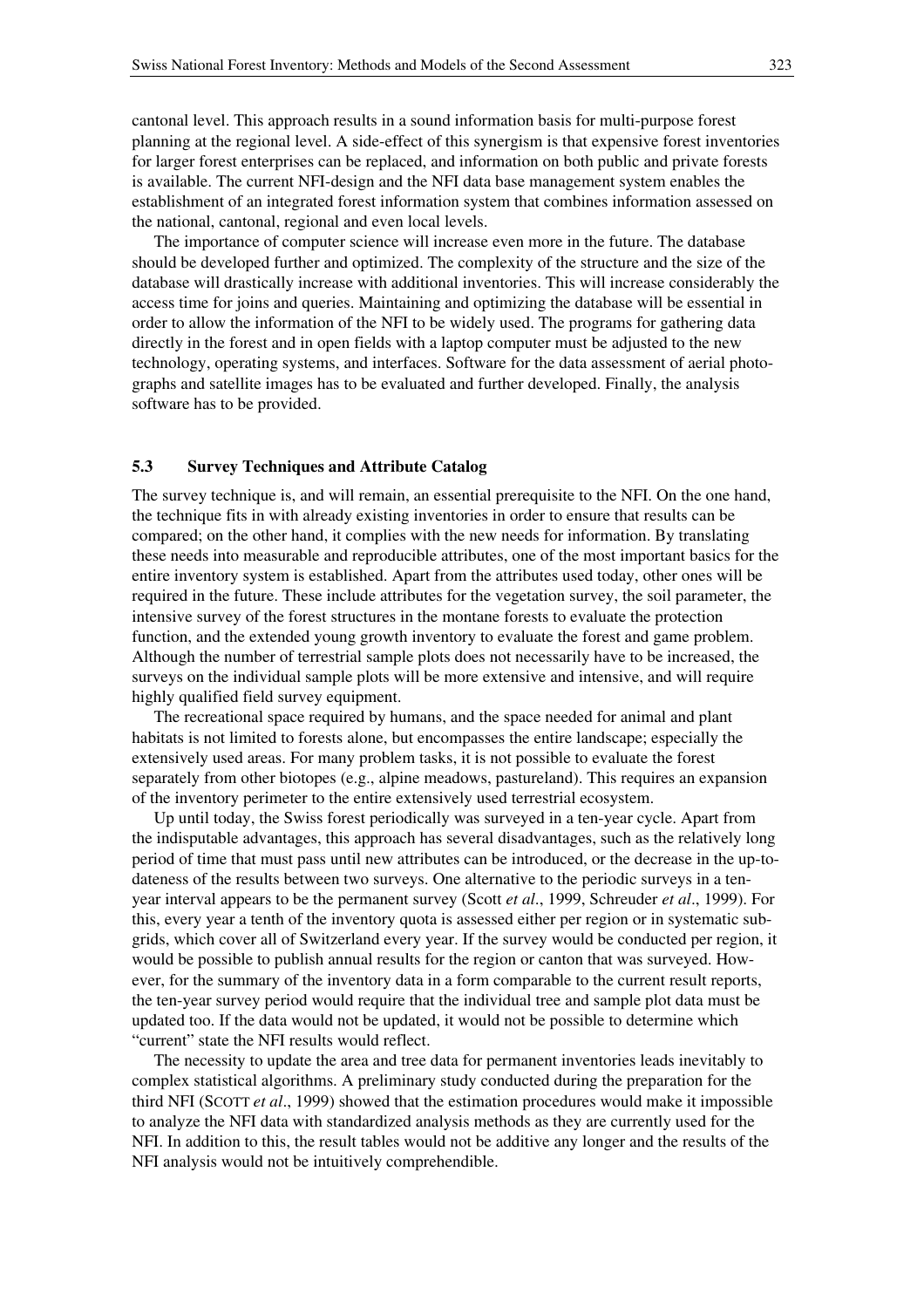In the future, the NFI will have to comply with international standards and definitions. Currently, all European countries employ for their own national forest inventories a system of nomenclature and definitions that historically grew out of specific national conditions, but which only partially allow for a comparison between different countries. Several international organizations (EU, UN-ECE, and UN-FAO) are currently attempting to harmonize the most important key parameters for forest inventories and develop mandatory definitions and consequently international standards.

The NFI has been actively involved in the development of a harmonic nomenclature (KÖHL and PÄIVINEN 1996) and will have to comply with the international conventions in the future. However, this should not effect the comparison of the current NFI results with earlier surveys.

#### **5.4 Modeling**

The NFI data are suitable as a basis for modeling the forest development and for the derivation of cause and effect relationships. Ecosystems are strongly influenced by their abiotic and biotic environment. The information about the states and the developments in the landscape and in the forest could be combined with relevant environmental data. This could allow for the derivation of hypotheses about cause and effect relationships, and could improve the understanding of the interaction between forest and landscape on the one hand and influence factors on the other.

Since all of the NFI data have a spatial reference, it is easily possible to combine them with geo-referenced environmental data. For the preservation of the biological diversity in ecosystems, it is possible to combine the data with other inventories, for example, the inventory of lowland moors that are of national importance (BROGGI 1990). Apart from the modeling, it is feasible to use different techniques such as conventional analysis systems, GIS, knowledgebased systems, fuzzy techniques, or neural networks within the scope of an environmental system research.

The interest will further shift from a pure account of the current state (first NFI) and the registration of changes (second NFI), to scenarios of future development (third NFI) (e.g., climatic changes). This requires a better understanding of relationships in the ecosystem forest, the impact to the ecosystem, the effects and function of the forest, as well as the instruments used for predictions and for assessing the risk.

An important part of such instruments are models that allow hypotheses to be tested with regard to the cause and effect relationship, and which allow the simulation of future developments of forests and landscapes. These could include statistical models that are derived directly from the NFI data or mechanistic ecosystem models.

Statistical models can be derived directly from the NFI data and provide reliable empirical estimates (e.g., relationships between DBH and tree volume, see Chapter 3.2 or for short to medium-term developments of the forest, see Chapter 3.3).

Mechanistic ecosystem models, by comparison, cannot be directly derived from the NFI data, since they require detailed knowledge on a smaller spatial, temporal, and structural scale. The NFI data provide, nonetheless, an excellent opportunity to initialize, standardize, and validate existing (BUGMANN 1996; LISCHKE *et al.* 1998) and newly developed models (e.g., based on Chapter 3.4), which are built upon the knowledge and assumptions about the processes that take place in the forest system. Such models could then predict long-term changes in the Swiss forest as a reaction to different environmental conditions (for example see LISCHKE 1998) and could test hypotheses about cause and effect relationships. These models will, for example, allow finding areas in which the sustainability would be not ensured under certain environmental scenarios (e.g., continued climate change or increased browsing intensity).

The significance of the raw material wood by itself, the high increase of the timber volume that was determined with the second NFI, and the resulting risk for the sustainability of forest effects have become a high priority in solving the problem of "timber, biomass, and CO<sub>2</sub> sink." The interactions between timber volume, increment, sites, and management (utilization) are crucial to forest effects. The modeling of these forest developments, which depend on manage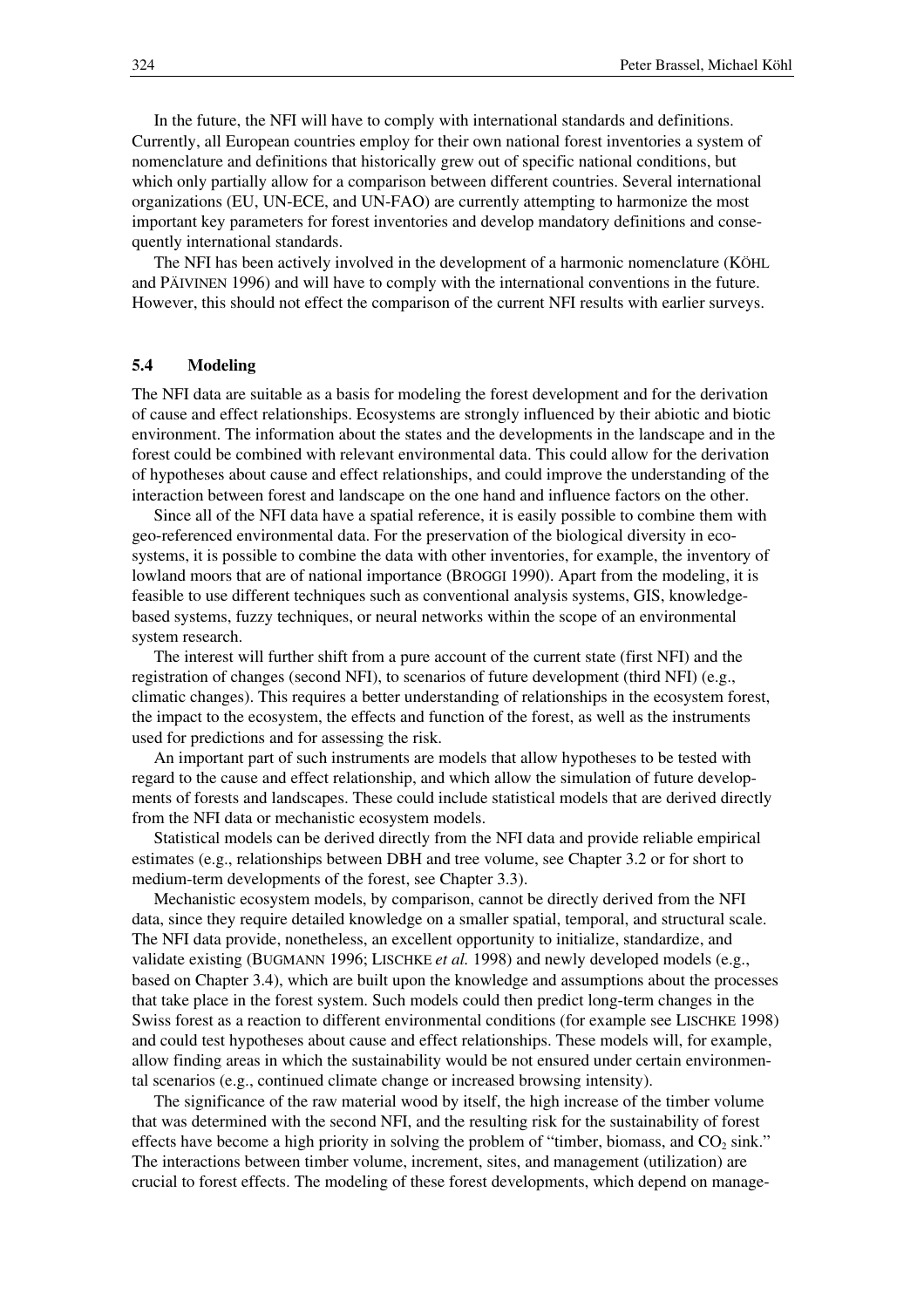ment (see utilization scenario in Chapter 3.3), will make it possible to predict the future state of the forest, timber volume,  $CO<sub>2</sub>$  sinks, and possibly timber production, as well as to assess the risks involved. Based on such modeling studies, important information can be provided for political decisions.

The NFI provides information to evaluate the forest effects at a national and regional level. The question now is whether the Swiss forest is currently able to fulfill the functions that are demanded of it now as well as in the future. In order to answer this question, more must be known about forest structures and their influence on the forest effects; about stand stability and its development; and about forest regeneration as the basis for the sustainability of the forest effects.

With an increasing number of completed inventory cycles, the NFI will provide data to model changes and the development of forests. The NFI offers the advantage to assess representatively all forest structures in Switzerland in the future and, thereby, allows the derivation of models that are valid over a wide range of values.

Many of the current available models are based on data that reflect only a relatively small part of the entire spectrum of the Swiss forest and are, therefore, only valid for this narrowly defined range. For example, the range of the Swiss yield tables should, strictly speaking, include only approximately 18% of Swiss forest area (KÖHL *et al.* 1995). The data from the NFI offer a possibility to supplement intensive but spatially limited studies, such as researching long-term forest ecosystem areas, and to define the valid scope of these studies.

### **5.5 Implementation**

Utilizing the knowledge, methods, and data of the NFI for local and strategic decisions and for understanding forest ecosystems is an important objective. An active implementation is important for the success of the long-term NFI project. Clarifying future information needs is essential in defining the objectives of subsequent inventories. By building a forest information and communication system, a close link between decision makers on the local, regional cantonal and national level and the NFI will be established. The information and communication system will be engaged in transferring adequate, comprehensive, up-to-date and reliable information and technology between applied forestry, politics, research, teaching, and the NFI.

Future developments will lead to changes, not only in gathering and analyzing the data, but also for the dissemination of the results. The increasing access to the Internet and recent developments such as open GIS or platform independent software tools will open up new possibilities and challanges to make the latest results and special analysis available for a wide audience.

#### **5.6 Conclusions**

The NFI has become an instrument that can provide extensive information with respect to the Swiss forest. By applying environmental statistical methods and environmental data processing using the existing NFI data and appropriate links with other databases, the NFI offers an important contribution to environmental analysis. The NFI satisfies, therefore, all prerequisites to become a powerful national forest information and communication system, which provides a sound information background for decision makers in the forestry, environmental and political sector.

## **5.7 Literature**

BODMER, H.C. 1993. Untersuchungen zur forstlichen Bestandeskartierung mit Hilfe von Satellitendaten. Diss. Nr. 10080, Professur für Forsteinrichtung und Waldwachstum, ETH, Zürich.